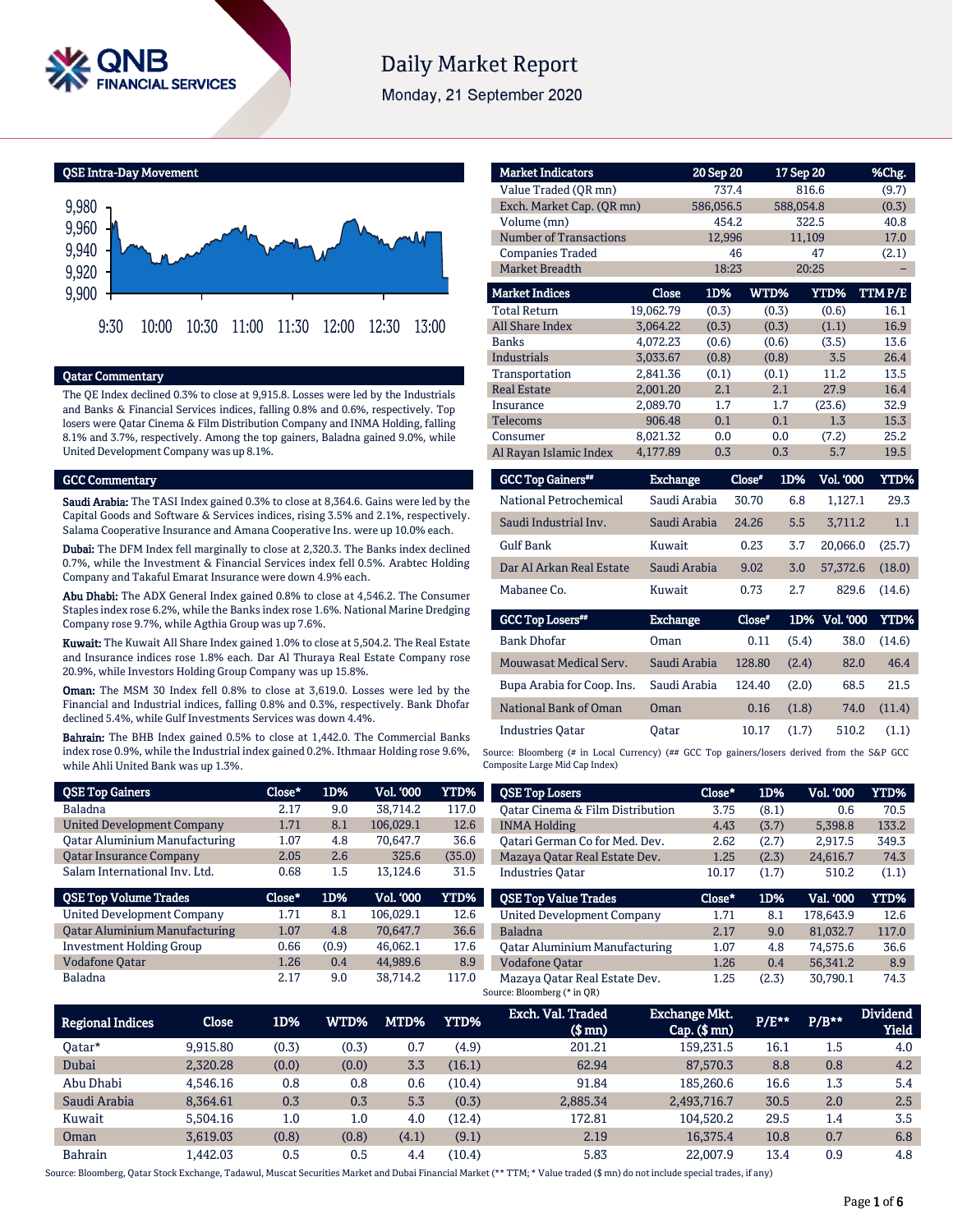#### Qatar Market Commentary

- The QE Index declined 0.3% to close at 9,915.8. The Industrials and Banks & Financial Services indices led the losses. The index fell on the back of selling pressure from Qatari and Foreign shareholders despite buying support from GCC and Arab shareholders.
- Qatar Cinema & Film Distribution Company and INMA Holding were the top losers, falling 8.1% and 3.7%, respectively. Among the top gainers, Baladna gained 9.0%, while United Development Company was up 8.1%.
- Volume of shares traded on Sunday rose by 40.8% to 454.2mn from 322.5mn on Thursday. Further, as compared to the 30-day moving average of 345.7mn, volume for the day was 31.4% higher. United Development Company and Qatar Aluminium Manufacturing Company were the most active stocks, contributing 23.3% and 15.6% to the total volume, respectively.

| <b>Overall Activity</b>        | Buy %* | Sell %* | Net (QR)         |
|--------------------------------|--------|---------|------------------|
| Oatari Individuals             | 56.88% | 53.48%  | 25,106,334.3     |
| <b>Oatari Institutions</b>     | 20.18% | 24.95%  | (35, 163, 204.9) |
| Oatari                         | 77.06% | 78.43%  | (10,056,870.5)   |
| <b>GCC</b> Individuals         | 1.11%  | 0.55%   | 4,155,068.8      |
| <b>GCC</b> Institutions        | 0.45%  | 0.32%   | 957,275.8        |
| GCC                            | 1.56%  | 0.87%   | 5,112,344.6      |
| Arab Individuals               | 14.03% | 11.20%  | 20,925,679.2     |
| <b>Arab Institutions</b>       | 0.00%  | 0.04%   | (285, 689.0)     |
| Arab                           | 14.04% | 11.24%  | 20,639,990.1     |
| <b>Foreigners Individuals</b>  | 2.99%  | 3.00%   | (41, 296.5)      |
| <b>Foreigners Institutions</b> | 4.35%  | 6.47%   | (15,654,167.7)   |
| <b>Foreigners</b>              | 7.34%  | 9.47%   | (15,695,464.2)   |

Source: Qatar Stock Exchange (\*as a % of traded value)

#### News

## Qatar

- CBQK closes \$227.5mn Asian Syndicated loan led by Mizuho Bank Limited – The Commercial Bank (CBQK) announced they have successfully closed a Dual-Tranche \$227.5mn Syndicated Term Loan Facility recently with competitive pricing and welldiversified investors by tapping the Asian markets. The Facility was mandated to Mizuho Bank Limited to lead and arrange with the purpose of meeting the bank's general funding and working capital needs. (QSE)
- Nakilat assumes full ship management and operations of Q-Flex LNG carrier 'Al Rekayyat' – Nakilat has assumed full ship management and operations of Q-Flex LNG carrier 'Al Rekayyat' from Shell International Trading and Shipping Company Limited (Shell) with effect from September 20, as part of the second phase of its planned fleet management transition program. With a cargo carrying capacity of 216,300 cubic meters, Al Rekayyat is wholly-owned by Nakilat and chartered by Qatargas. The vessel built in South Korea by Hyundai Heavy Industries was delivered in June 2009 and has been in service ever since. Al Rekayyat is the sixth vessel that will come under the management of Nakilat Shipping Qatar (NSQL) this year, bringing the total number of vessels managed by NSQL to 25, comprising some 21 LNG and four LPG carriers. (QSE, Gulf-Times.com)
- ORDS announces date to pay interest to bondholders Ooredoo (ORDS) announced that Ooredoo International Finance Limited (OIFL), its wholly-owned subsidiary, pursuant to the Terms and Conditions of the Notes and the Final Terms, will pay its Global Medium Term Note (GMTN) holders' interest payment on October 19, 2020. (QSE)
- QCB: QFCRA-authorized banks' total exposure to local economy amounted to QR23.2bn in 2019-end - QFCRA-authorized banks' total exposure to the local economy amounted to QR23.2bn as of

end-2019, according to Qatar Central Bank (QCB). Including QR0.3bn in domestic equity holdings, QFCRA authorized banks' local exposures constituted 51.9% of their total assets, QCB said in its latest Financial Stability Review. On the other hand, banks under QCB have 62.3% total exposure to the local economy. The Qatar Financial Centre Regulatory Authority-authorized banks are linked to the domestic financial system and broader local economy through exposures to QCB's banks, Qatari businesses, and government-related entities, which are in the form of loans, deposit placements, and debt securities. QFCRA authorizes and regulates financial institutions (corporate banks, investment banks, investment managers, advisory firms, insurance firms, and insurance intermediaries) that are licensed by the Qatar Financial Centre (QFC). The QFC is a global business and financial center with an onshore platform providing opportunities to expand to and from the Middle East. The report also said that in compliance with the Basel Committee on Banking Supervision's (BCBS) reforms on liquidity risk, the QFCRA ran a quantitative impact study on the impact of implementing the liquidity coverage ratio and the net stable funding ratio on QFCRA-authorized banks in 2017. The results of the study highlighted the difficulties that banks faced in meeting the liquidity standards. In response, the QFCRA developed a modified, proportional liquidity framework that reflects more closely the liquidity risks banks face through their business models based on non-retail/wholesale funding. The proposed minimum liquidity ratio and modified net stable funding ratio remain aligned to the objectives of the BCBS and the Islamic Financial Services Board (IFSB) liquidity risk frameworks, QCB said. (Gulf-Times.com)

 Construction sector emerges as largest job creator in Qatar – Apart from helping in building a robust infrastructure, the construction sector has also emerged as the biggest job creator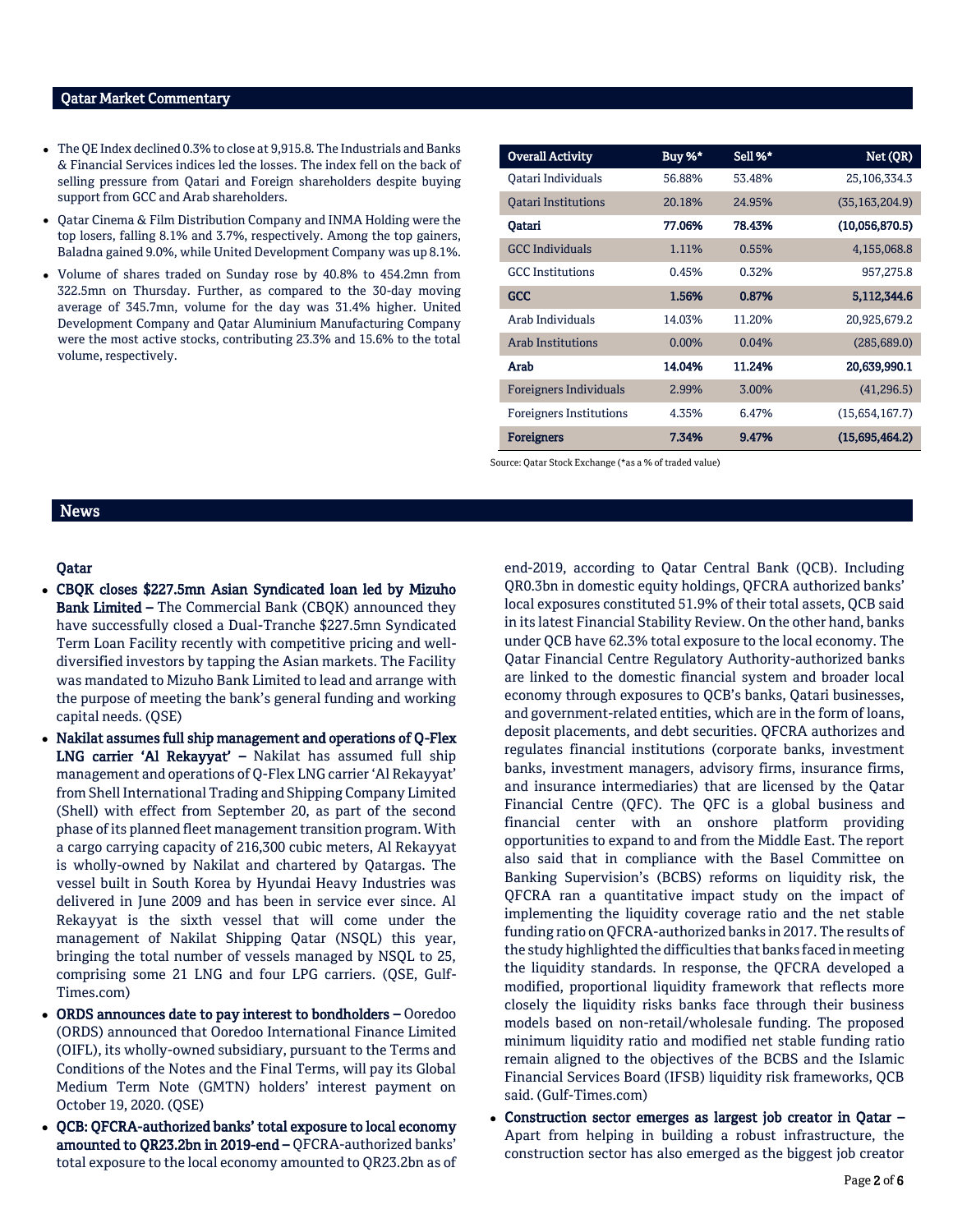in Qatar. The construction sector has attracted the highest number of expatriate workforce last year. The construction sector absorbed the bulk of imported labor, employing about 44.2% of the total expatriate workforce in 2019, according to a report of the Planning and Statistics Authority. Qatar's population at the end of 2019 reached about 2.8mn, of which the number of workforce in the country was about 2.1mn. The expatriate workforce accounts for about 94.9% of the total workforce, as per the Planning and Statistics Authority figures. The rapid growth in Qatar's economy in the past few years has created job opportunities for thousands of semi-skilled and skilled workers. The construction sector is playing a significant role in powering Qatar's economy. In the run-up to FIFA World Cup Qatar 2022, Qatari cities have undergone a massive change. With massive investment to build airport, road network, Doha Metro, Qatar now has world-class infrastructure. The demand for expatriate workers remained linked to the performance of a specific sector. Increased activity and heavy investment made the construction sector the largest job creator in the country. Other sectors such as real estate, hotels, wholesale and retail trade and manufacturing have played their part in job creation. According to the Planning and Statistics Authority, the wholesale and retail trade sectors employed 12.6% workforce while real estate and hotels and other accommodation absorbed 8.8% of the workforce. The household service sector employed 8.7% workforce while manufacturing absorbed 7.6% workforce. Public services including education and health absorbed five percent of the workforce. According to the results of the 2019 labor force survey, skilled and highly skilled workers are well represented in the labor market. The number of skilled and highly skilled workers reached 609,900 workers, which is around 30.5% of total expatriate workers. (Peninsula Qatar)

- Minister of Commerce and Industry meets GCC Secretary General – Minister of Commerce and Industry H E Ali bin Ahmed Al Kuwari met on Sunday with Secretary General of the Cooperation Council for the Arab States of the Gulf (GCC) HE Dr Nayef bin Falah Al Hajraf and his accompanying delegation, who is currently visiting the country. During the meeting, they exchanged views on issues of common Gulf concern on the commercial and industrial levels. They also discussed the efforts made by the GCC countries to confront economic and trade challenges due to the repercussions of the spread of the coronavirus (COVID-19) pandemic, and ways to enhance the process of joint cooperation in light of these challenges for the benefit of the countries and peoples of the GCC, and their common interests. In addition, they reviewed the precautionary and preventive measures taken by the GCC countries to limit the spread of the pandemic. (Peninsula Qatar)
- Expats can change work organization within 90 days of residency expiry – Expatriates can change their work organization even within 90 days from the date of expiry of their residency permits, according to the new ministerial decision published in the official gazette yesterday. As per the new decision, the employer is required to submit an additional contract in case of hiring a worker temporarily (ayara) to the main job contract of the worker. This came in the decision of the Minister of Interior No. 51 of 2020 amending some provisions of executive regulations of the Law No. 21 of 2015 about regulating the entry and exit of expatriates and their residency. The

decision was published in the Official Gazette of the State of Qatar numbered 15, yesterday. The Gazette was posted on Twitter by the Ministry of Justice. (Peninsula Qatar)

# International

- US judge halts Trump administration's order to remove WeChat from app stores  $-$  A US judge early Sunday blocked the Trump administration from requiring Apple Inc and Alphabet Inc's Google to remove Chinese-owned messaging app WeChat for downloads by late Sunday. US Magistrate Judge Laurel Beeler in San Francisco said in an order that WeChat users who filed a lawsuit "have shown serious questions going to the merits of the First Amendment claim, the balance of hardships tips in the plaintiffs' favor." Her 22-page order added the prohibitions "burden substantially more speech than is necessary to serve the government's significant interest in national security, especially given the lack of substitute channels for communication." On Friday, the US Commerce Department had issued a order citing national security grounds to block the app from US app stores owned by Tencent Holding's and the Justice Department had urged Beeler not to block the order. Tencent and the Justice Department did not immediately comment. (Reuters)
- China's ByteDance gets Trump nod to avoid TikTok shutdown US President Donald Trump said on Saturday he supported a deal in principle that would allow TikTok to continue to operate in the US, even as it appeared to conflict with his earlier order for China's ByteDance to divest the video app. ByteDance was racing to avoid a crackdown on TikTok after the US Commerce Department said on Friday it would block new downloads and updates to the app come Sunday. US officials had expressed concern that the personal data of as many as 100mn Americans that use the app was being passed on to China's Communist Party government. Trump signed an executive order on August 14 giving ByteDance 90 days to sell TikTok. The deal announced on Saturday, however, is structured as a partnership rather than a divestment. TikTok will be owned by a new company called TikTok Global and headquartered in the United States, possibly in Texas, Trump said. Oracle Corp. will take a 12.5% stake in TikTok Global and store all its US user data on its cloud to comply with US national security requirements, the companies said. Retail giant Walmart Inc. said it would take a 7.5% stake in TikTok Global. The implied valuation for TikTok Global as a result of these investments could not be learned. (Reuters)
- BoE's Haldane says UK recovering 'faster than anyone expected' – Britain is recovering faster than anyone had expected from the economic impact of COVID-19, but businesses need better incentives and access to finance to invest in technology, Bank of England chief economist Andy Haldane said. "UK GDP had, by July, recovered around half of its COVID-related losses, rebounding further and faster than anyone expected," Haldane said in an article for the Mail on Sunday newspaper written jointly with the former chairman of John Lewis Partnership, Charlie Mayfield. Britain's central bank said in a policy statement on Thursday the economy was recovering faster than it had forecast in August, though prior to that several policymakers had struck a more cautious tone than Haldane. Haldane said he was writing in his capacity as chairman of a government commission to boost economic productivity. (Reuters)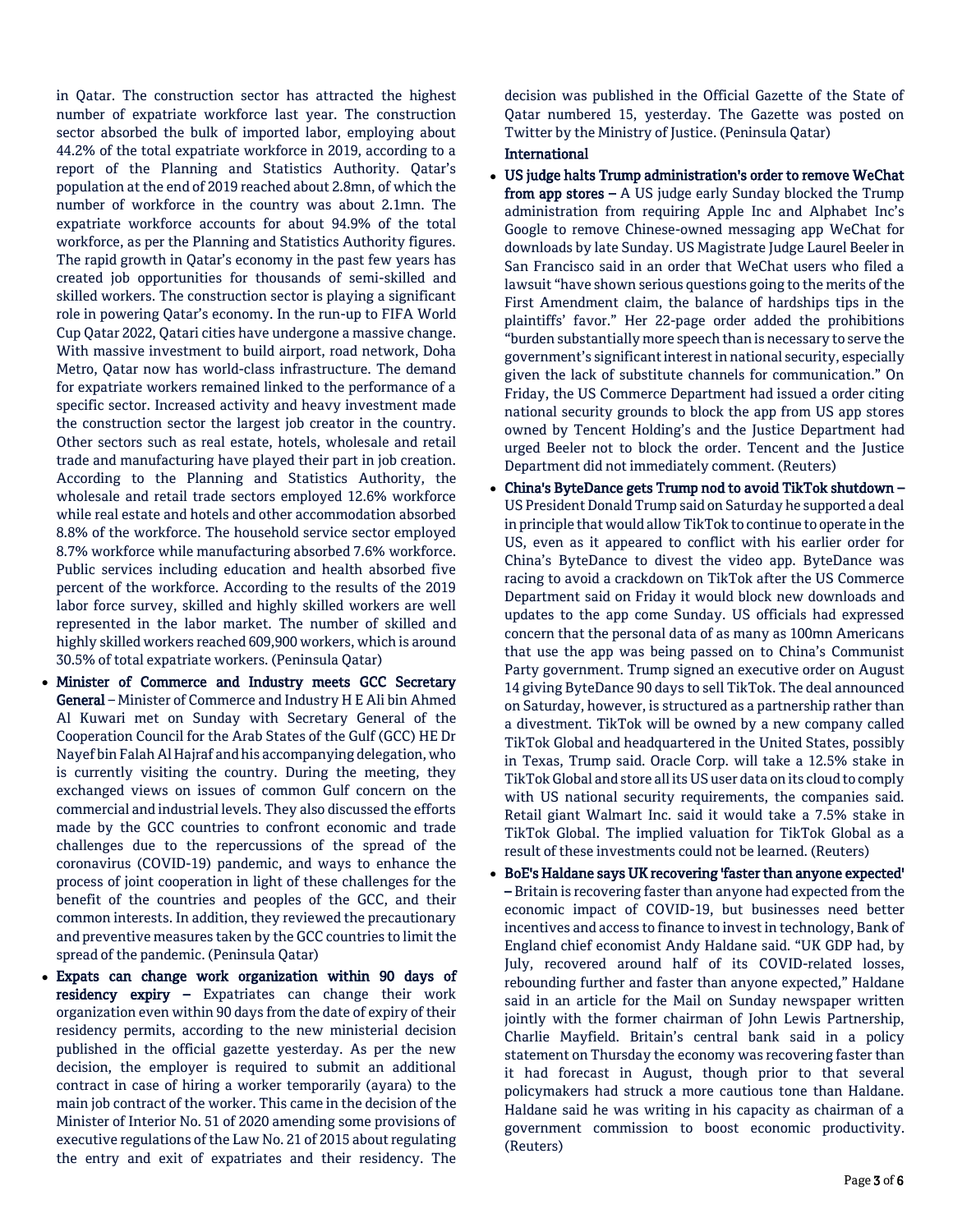- Rightmove: Dash for bigger homes pushes up September asking prices – Surging activity in Britain's housing market nudged up asking prices for homes in September, as buyers sought larger properties following the coronavirus lockdown, a survey showed on Monday. Property website Rightmove estimated there were almost 40% more sales moving through the pipeline than a year ago, chiming with other surveys that show a post-lockdown surge in the market, helped by a temporary cut in property tax. Rightmove said asking prices rose 0.2% in September, reversing August's decline. The national average asking price now stands at 319,996 Pounds (\$415,642), up 5.0% on a year ago. (Reuters)
- FT: ECB to review bond-buying tool launched in response to pandemic – The European Central Bank (ECB) will review its emergency bond purchase scheme that was introduced in response to the coronavirus crisis in March, the Financial Times reported on Sunday, citing two of ECB's governing council members. The questions for the review would be to consider how long the Pandemic Emergency Purchase Program (PEPP) should continue and whether some of its extra flexibility should be transferred to the ECB's longer running asset-purchase schemes, the newspaper added, citing the members. The ECB launched this scheme in March and then later increased its size to 1.35tn Euros (\$1.60tn) in June. (Reuters)
- FT: EU seeks new powers to penalize tech giants The European Union (EU) wants to arm itself with new powers to penalize big technology companies, the Financial Times reported on Sunday. The proposed plan includes forcing tech giants to break up or sell some of their European operations if their market dominance is deemed to threaten the interests of customers and smaller rivals, the newspaper said. The commission is set to propose new rules called the Digital Services Act by the end of the year, which will increase social media's responsibilities and liability for content on their platforms. EU Internal Market Commissioner Thierry Breton, in an interview with the FT, said the proposed remedies, which would only be used in extreme circumstances, also include the ability to exclude large tech groups from the single market altogether. Brussels is also considering a rating system that would allow the public and shareholders to assess companies' behavior in areas such as tax compliance and the speed with which they take down illegal content, the FT said. Breton was quoted as saying activities such as companies preventing users from switching platforms or forcing customers to use only one service could lead to tougher sanctions. (Reuters)
- China's ByteDance seeks \$60bn TikTok valuation in US deal China's ByteDance Ltd is seeking a valuation of \$60bn for TikTok as Oracle Corp and Walmart Inc take stakes in the short-video app's business to address US security concerns, Bloomberg News reported on Sunday, citing an unnamed person familiar with the matter. Oracle will take a 12.5% stake in TikTok Global and store all its US user data in its cloud to comply with US national security requirements, the companies said on Saturday. Retail giant Walmart said it would take a 7.5% stake. The two companies would pay a combined \$12bn for their stakes if they agree to a \$60bn asking price, Bloomberg reported. ByteDance, TikTok, Oracle and Walmart did not immediately respond to requests for comment on the report. The final valuation had not been set as the companies worked out the equity structure and measures for data security, the Bloomberg report added. US

President Donald Trump on Saturday said that he supported a deal in principle would allow TikTok to continue to operate in the US, even as it appeared to conflict with his earlier executive order for China's ByteDance to divest the video app. (Reuters)

- China does not have a timetable for 'unreliable entities list' China said it did not have a timetable or pre-set names of companies on its 'unreliable entities list' but if foreign firms violate Chinese laws or commit "illegal acts" they could be added to this list and face measures. "If foreign entities do not commit illegal acts, there is no need to worry about this," the commerce ministry said in a statement on Sunday. China set up rules for the list and will prohibit foreign firms listed as unreliable entities from engaging in import, export and investment in the country. Foreign companies which may be added to this list will depend on whether they violate Chinese laws, endanger China's national sovereignty, security, and development interests, violate market principles and damage Chinese companies, other organizations and individuals. On claims by media that this list is China's countermeasure against recent US actions against Chinese companies such as Huawei Technologies, WeChat and TikTok, the ministry said the regulations were a regular legislative work process. (Reuters)
- India passes farm bills amid protest from opposition parties -India's parliament on Sunday passed new bills the government says will make it easier for farmers to sell their produce directly to big buyers, despite growing protest from opposition parties and a long-time ally of the ruling party. Prime Minister Narendra Modi has said the new laws will reform antiquated laws and remove middlemen from agriculture trade, allowing farmers to sell to institutional buyers and large retailers like Walmart. The bills also make contract farming easier by providing a new set of rules. However, Modi's food processing minister from an alliance party resigned on Thursday in protest calling the bills "antifarmer", and the opposition parties have said farmers' bargaining power will be diminished by allowing retailers to have tighter control over them. (Reuters)

### Regional

- S&P to discuss Islamic finance sector outlook S&P will host two virtual panel discussions around Covid-19's overall impact on the Islamic Finance sector and GCC ratings, respectively. The online event will feature a number of leaders from the Islamic financial services industry, in addition to senior S&P analysts. On September 22, panelists will share their outlook for the sector for 2020-2021. The conference will also feature in-depth discussion of the impact of Covid-19 on the Islamic Finance industry, and an exploration of transformational development opportunities. In the second series on September 29, S&P Senior Analysts will discuss the outlook for the GCC sovereign, financial, corporate and insurance ratings. (Gulf-times.com)
- Saudi Arabia's SIIG and Petrochem in merger talks Saudi Arabian petrochemicals companies Saudi Industrial Investment Group (SIIG) and the National Petrochemical Company (Petrochem) have begun talks over a potential merger, potentially creating a firm with \$11bn in assets as Middle Eastern energy companies assess their options in a lower oilprice environment.. A deal would mark further consolidation in the Saudi petrochemicals sector after oil giant Saudi Aramco bought a 70% stake in Saudi Basic Industries in June. The SIIG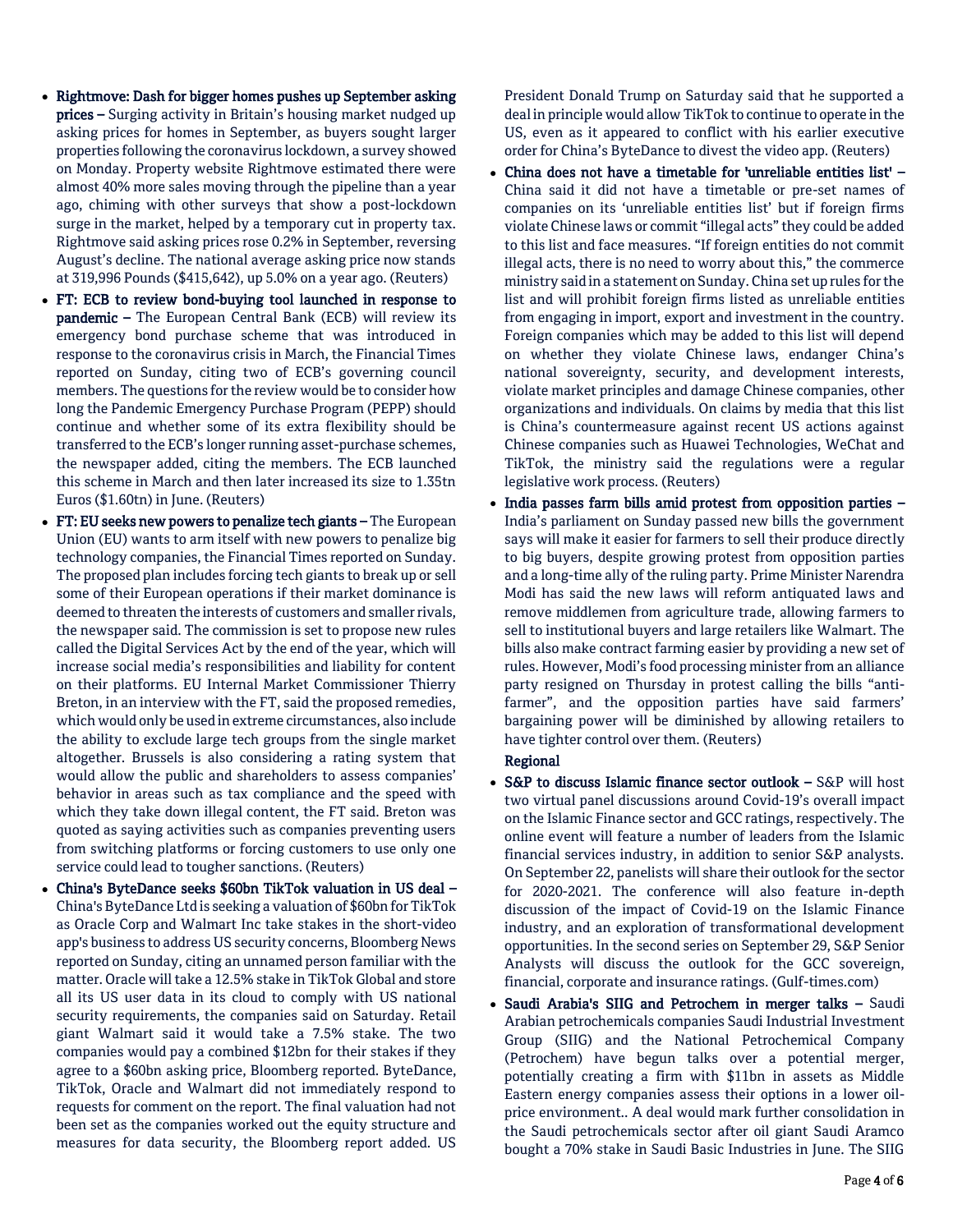and Petrochem boards have approved initial discussions to study the feasibility of a merger, but no agreement has been reached on any final structure of a merged entity, the companies said in separate statements. SIIG owns 50% of Petrochem but the two companies are similar in size, suggesting a deal would be a merger of near equals. The two companies had combined assets of \$9.5bn as of June, Refinitiv data shows. SIIG had total assets of SR19.2bn at the end of June while Petrochem had SR16.4bn in total assets. Petrochem, whose market capitalization is \$3.7bn, has a larger market value than SIIG. Last year, Saudi International Petrochemical Company completed a buyout of Sahara Petrochemical Company. (Reuters, Bloomberg)

- Musharaka REIT Fund acquires self-storage warehouse in Dubai – Musharaka Capital, manager of Musharaka REIT Fund, has completed necessary procedures to take over one of the largest self-storage warehouses in the Middles East region for around SR47mn. The acquired warehouse is located in Dubai city. The transaction was financed by sharia-compliant credit facilities, according to a stock exchange filing on Sunday. Musharaka Capital signed a binding 25-year lease agreement with The Box Self Storage that can be extended for another five years. The yearly rental value is AED4mn with 10% rental increment every five years. The acquisition is expected to increase Musharaka REIT's profits and reduce any future volatility in the revenue stream. Hussain Lotah Law Firm was appointed as the transaction's legal advisor. Moreover, the company collaborated with other international service providers, including real estate agents and accounting firms to conduct rigorous and sober due diligence on the property. (Zawya)
- ADNOC partners with Mubadala, ENEC to drive In-Country Value for UAE – The Abu Dhabi National Oil Company (ADNOC), signed two framework agreements with Mubadala Investment Company and Emirates Nuclear Energy Corporation (ENEC), to partner on ADNOC's In-Country Value, ICV, program following the success of the program which has driven more than AED44bn back into the UAE's economy and created over 1,500 private-sector jobs for Emiratis since it was launched in January 2018. The partnership brings together three of the UAE's leading companies to cooperate in further driving ICV for the country. It expands the number of entities that ADNOC has partnered with to adopt its ICV program following similar agreements with the Abu Dhabi Department for Economic Development, Abu Dhabi Ports, and Aldar Properties. These framework agreements also reinforce the commitment of ADNOC, Mubadala, and ENEC to enabling the growth and diversification of the UAE's economy. (Zawya)
- Oman's inbound tourism spending rises to OMR2.3bn in last 4 years – The spending of inbound tourism increased in the last four years of the current five-year plan to OMR2.3bn, compared to OMR2.1bn in the previous five-year plan (2011-2015). This indicator reflects the tourism growth in the current five-year plan which started in 2016 and ends this year. Tourism is one of the main sectors that the Sultanate focuses on in the current five-year plan. It has witnessed many positive indicators, supported by an increase in government investments in establishing infrastructure and an increase in private sector investment. The annual statistical book recently issued by the National Centre for Statistics and Information (NCSI) indicated

that inbound tourism spending increased last year to about OMR685mn, compared to OMR364.7mn in 2015. The inbound tourism spending recorded successive annual growth over the past years amid the increase in the number of tourists, tourist's nights and average night stay. (Zawya)